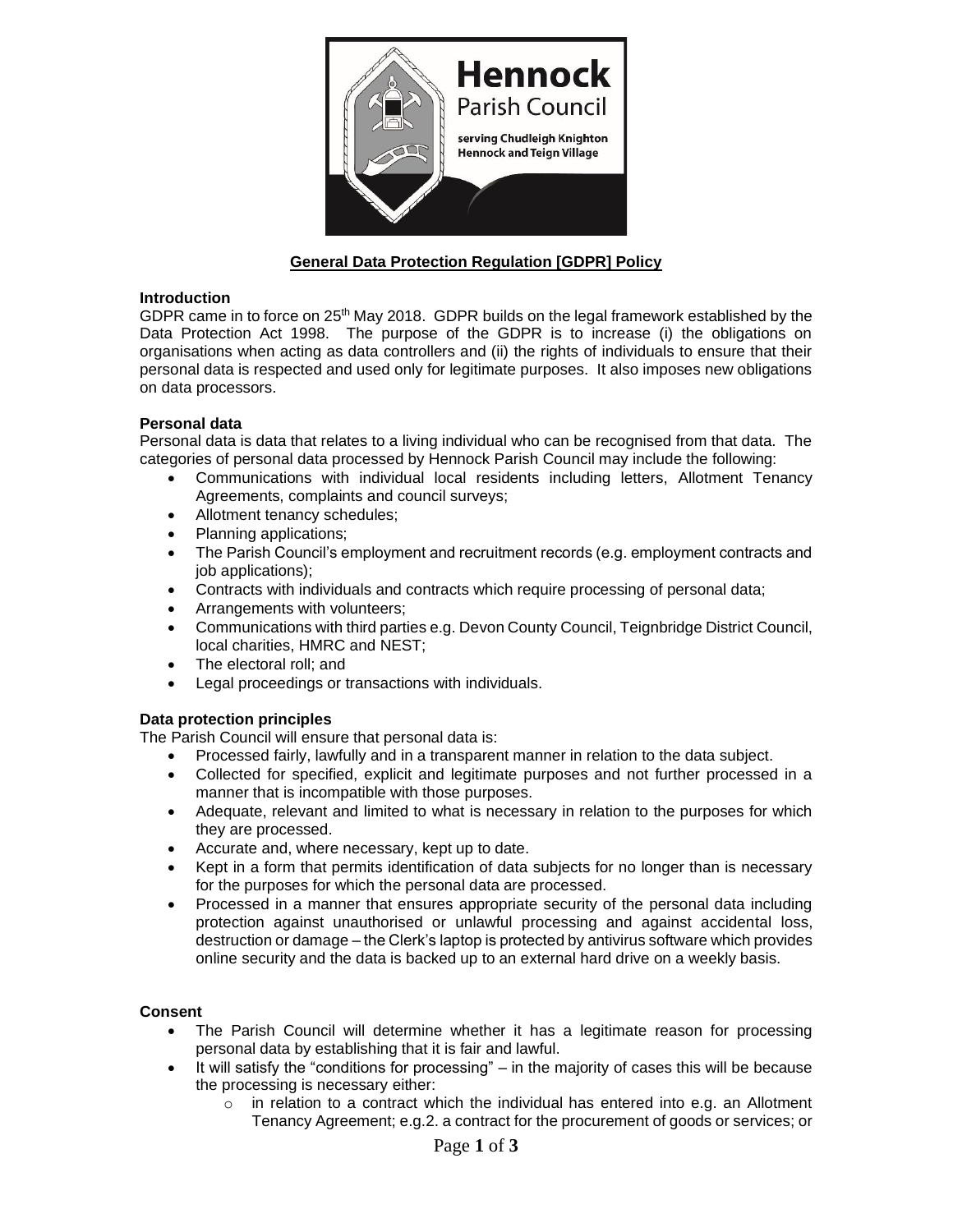- o because the individual has asked for something to be done.
- Where the Parish Council is relying on the individual's consent to the processing of their personal data, the Council will ensure that it has a clear statement of consent or a clear affirmative action and prior to the consent being given it will inform the individual of their right to withdraw their consent at any time.
- Where consent is being processed for a child under 16, consent will be obtained from the child's parent or custodian – in the normal course of business it is unlikely that the Parish Council will be processing data for children under 16.

# **Privacy/Fair processing Notices and Communications by Data Controllers**

- The Parish Council will be transparent and provide accessible information to individuals about how the Parish Council will use their personal data.
- Information provided will be concise using clear and plain language.
- The envisaged period for which personal data will be stored (or, if this is not possible, the criteria used to determine that period) will be included in privacy notices.
- Two Privacy Notices have been prepared using NALC's [National Association of Local Councils] GDPR Toolkit February 2018: A General Privacy Notice which is for residents and members of the public and a second Privacy Notice for staff members, councillors and anyone else with a role in the Council.
- Privacy Notices and a copy of this GDPR Policy can be found on the Parish Council's website under "Privacy".
- The Clerk and members of the Council will include an email signature with the wording, "Please refer to [www.hennockpc.org.uk/privacy](http://www.hennockpc.org.uk/privacy) for copies of Hennock Parish Council's Privacy Notices regarding use of personal data".
- All councillors and staff have been provided with a copy of both Privacy Notices.
- The information will be used in a way that people would reasonably expect.
- Allotment Tenancy Agreements include the following privacy notice:

Please provide telephone numbers and email addresses in case we need to contact you about your allotment. You do not need to tell us this information but it will help us to contact you quickly if necessary. Your data will be stored for the period you hold an allotment tenancy and for five years after expiry of the tenancy agreement for audit purposes.

The Parish Council will not share your information with any person or organisation outside of the Parish Council.

You have the right to request a copy of the information that the Parish Council as Data Controller holds about you and you have the right to withdraw your consent for the Council to process your data at any time. If you would like a copy of the information, please email the Clerk who is the Data Protection Officer at [clerk@hennockpc.org.uk](mailto:clerk@hennockpc.org.uk)

If you have a concern about the Parish Council's information rights practices you have the right to lodge a complaint with the Information Commissioner's Office  $(ICO).$ 

Please also refer to www.hennockpc.org.uk/privacy for copies of Hennock Parish Council's Privacy Notices regarding use of your personal data or request a paper copy from the Clerk.

• The Tenancy Agreement will also include, "Your declaration" as follows:

I/We understand that you will use the information I/We have provided for the purpose of administering the allotments.

## **Data controllers working with Data processors**

- Hawthorns Accounting Services Ltd provides payroll services to the Parish Council. The Parish Council entered in to an agreement with Hawthorns Accounting Services Limited (Data Processor) on 27<sup>th</sup> April 2018 which came in to force on 25<sup>th</sup> May 2018 whereby the Data Processor agrees to provide payroll services to the Data Controller (Hennock Parish Council) subject to the following provisions:
- Processors must process data only on the instructions of the Data Controller.
- People authorised to access data are subject to confidentiality.
- Ensure security of processing.